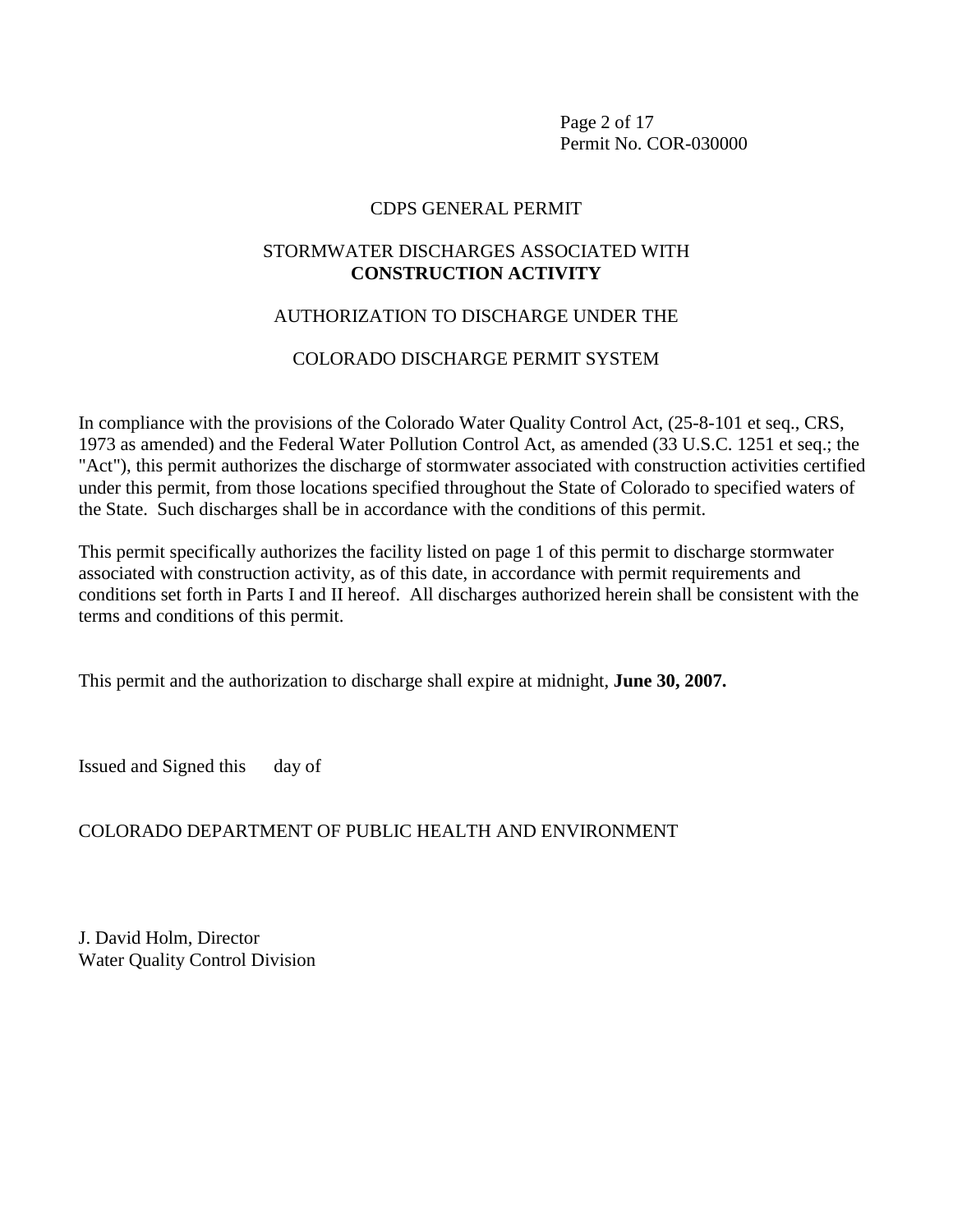## TABLE OF CONTENTS

## PART I

| Α.             |          | 3                                                           |  |  |
|----------------|----------|-------------------------------------------------------------|--|--|
|                | 1.       | 3                                                           |  |  |
|                |          | 3<br>a)                                                     |  |  |
|                | 2.       | 3                                                           |  |  |
|                |          | 3<br>a)                                                     |  |  |
|                |          | 3<br>Types of Activities Covered by this Permit:<br>b)      |  |  |
|                | $3$ .    | 3                                                           |  |  |
|                |          | 3<br>a)                                                     |  |  |
|                |          | 3<br>b)                                                     |  |  |
|                |          | $\overline{4}$<br>$\mathsf{C}$ )                            |  |  |
|                |          | 4<br>Compliance with Qualifying Local Program<br>d)         |  |  |
|                |          | 4<br>e)                                                     |  |  |
|                | 4.       | 4                                                           |  |  |
|                |          | $\overline{4}$<br>a)                                        |  |  |
|                |          | 4<br>b)                                                     |  |  |
|                | 5.       | 4                                                           |  |  |
|                |          | Request for Additional Information<br>5<br>a)               |  |  |
|                |          | 5<br>b)                                                     |  |  |
|                |          | 5<br>$\circ$ )                                              |  |  |
|                |          | 5<br>d)                                                     |  |  |
|                |          | 5<br>General vs. Individual Permit Coverage<br>e)           |  |  |
|                |          | 5<br>f)                                                     |  |  |
|                | б.       | 5                                                           |  |  |
|                | 7.       | 5                                                           |  |  |
|                | 8.       | 6                                                           |  |  |
|                | 9.       | 6                                                           |  |  |
|                |          |                                                             |  |  |
| <b>B</b> .     |          | 6                                                           |  |  |
|                | 1.       | 7                                                           |  |  |
|                | 2.       | 7                                                           |  |  |
|                | 3.       | BMPs for Stormwater Pollution Prevention<br>7               |  |  |
|                |          | 7<br>a)                                                     |  |  |
|                |          | Materials Handling and Spill Prevention.<br>8<br>b)         |  |  |
|                | 4.       | Final Stabilization and Longterm Stormwater Management<br>8 |  |  |
|                | 5.       | 8                                                           |  |  |
|                | 6.       | 8                                                           |  |  |
|                |          |                                                             |  |  |
| $\mathsf{C}$ . |          | 8                                                           |  |  |
|                | 1.       | 8                                                           |  |  |
|                | 2.       | Prohibition of Non-stormwater Discharges<br>9               |  |  |
|                | 3.       | 9<br>Releases in Excess of Reportable Quantities            |  |  |
|                | 4.       | 9                                                           |  |  |
|                |          | $\,9$                                                       |  |  |
|                |          | 9<br>b)                                                     |  |  |
|                | 5.       | 9                                                           |  |  |
|                |          | 9<br>a)                                                     |  |  |
|                |          | 10<br>b)                                                    |  |  |
|                |          | 10<br>$\subset$ )                                           |  |  |
|                | 6.<br>7. | 10<br>10                                                    |  |  |
|                |          |                                                             |  |  |
| D.             |          |                                                             |  |  |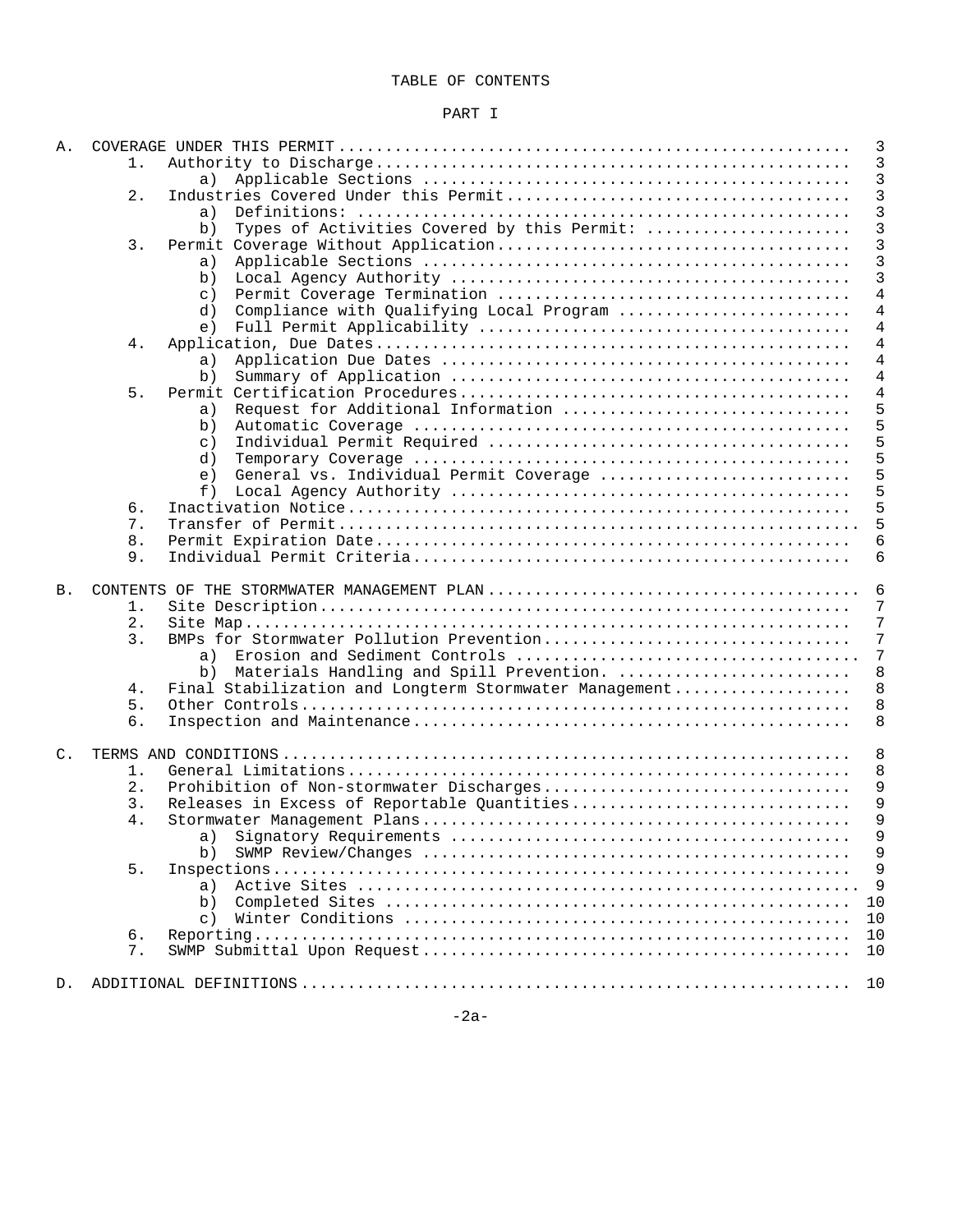## PART II

| Α.             |                  |                                                               |    |
|----------------|------------------|---------------------------------------------------------------|----|
|                | $1$ .            |                                                               |    |
|                | 2.               |                                                               | 12 |
|                | 3.               |                                                               | 13 |
|                | 4.               | Submission of Incorrect or Incomplete Information             | 13 |
|                | 5.               |                                                               | 13 |
|                | 6.               |                                                               | 13 |
|                | $7$ .            |                                                               | 14 |
|                | 8 <sub>1</sub>   |                                                               | 14 |
|                | 9.               | Reduction, Loss, or Failure of Treatment Facility 14          |    |
|                | 10.              |                                                               | 14 |
|                |                  |                                                               |    |
| B <sub>1</sub> |                  |                                                               |    |
|                | 1 <sub>1</sub>   |                                                               | 14 |
|                | 2.1              |                                                               | 15 |
|                | $\overline{3}$ . |                                                               | 15 |
|                | 4.               | Modification, Suspension, or Revocation of Permit By Division | 15 |
|                | 5.               |                                                               | 16 |
|                | б.               |                                                               | 16 |
|                | 7 <sup>1</sup>   |                                                               | 16 |
|                | 8 <sub>1</sub>   |                                                               | 17 |
|                | 9.               |                                                               | 17 |
|                | 10.              |                                                               |    |
|                | 11               |                                                               | 17 |
|                |                  |                                                               |    |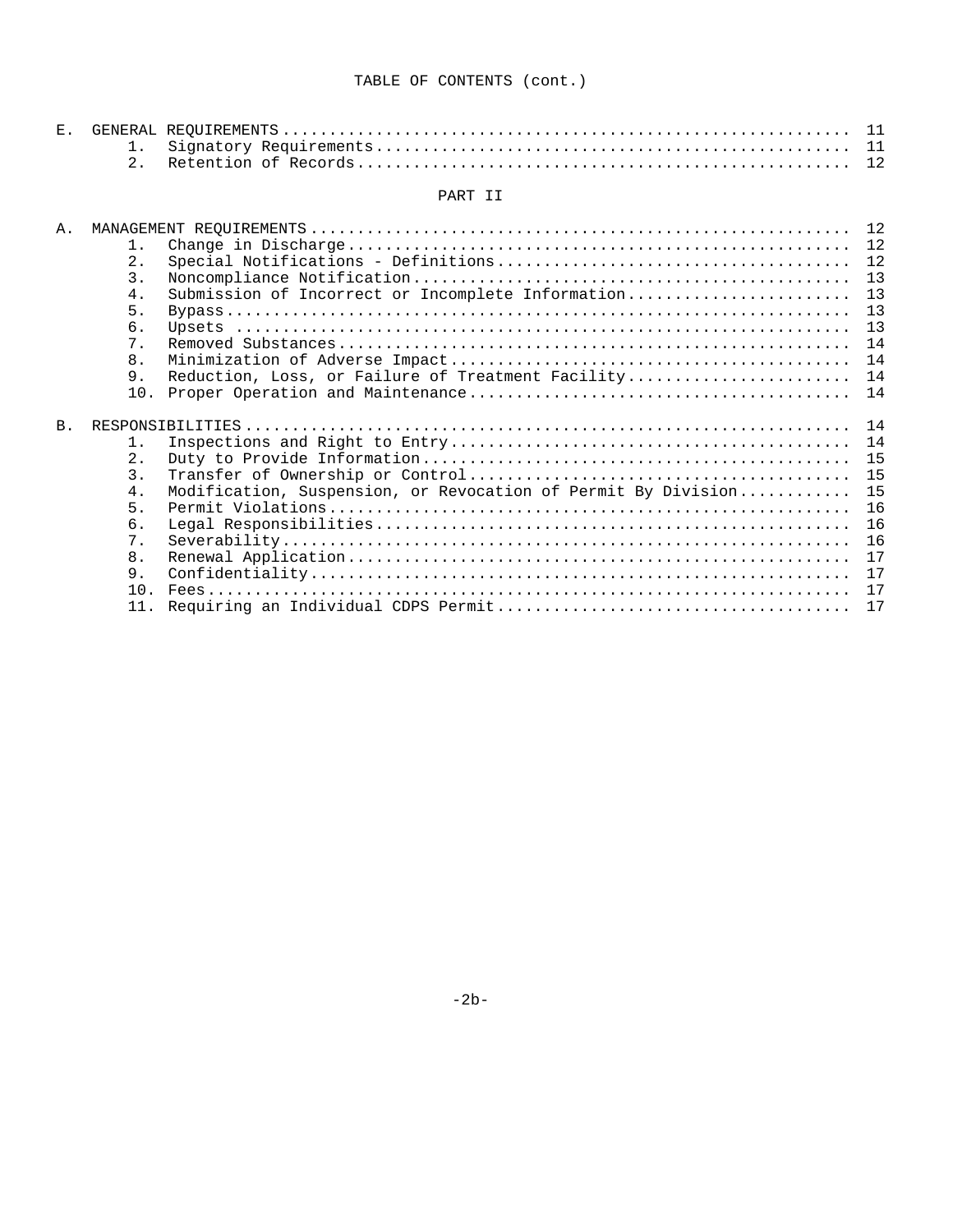#### PART I

#### A. COVERAGE UNDER THIS PERMIT

#### 1. **Authority to Discharge**

Under this permit, construction activities, including clearing, grading, and excavation, are granted authorization to discharge stormwater associated with construction activities into waters of the state of Colorado.

a. **Applicable Sections:** This permit is made up of several parts, not all of which apply to all permittees. The permittee will be responsible for determining and then complying with the applicable sections, depending upon whether or not a Qualifying Local Program covers the site. For sites not covered by a Qualifying Local Program, all Parts of the permit except Part I.A.3 apply.

#### 2. **Industries Covered Under this Permit**

#### a) **Definitions**:

- 1) Stormwater: Stormwater is precipitation-induced surface runoff.
- 2) Construction activity: Construction activity includes clearing, grading and excavation activities. Construction does not include routine maintenance performed by public agencies, or their agents to maintain original line and grade, hydraulic capacity, or original purpose of the facility.
- 3) Small construction activity: Stormwater discharge associated with small construction activity means the discharge of stormwater from construction activities that result in land disturbance of equal to or greater than **one** acre and less than **five** acres. Small construction activity also includes the disturbance of less than one acre of total land area that is part of a larger common plan of development or sale, if the larger common plan will ultimately disturb equal to or greater than one and less than five acres.
- 4) Qualifying Local Program: This permit includes conditions that incorporate qualifying local erosion and sediment control program (Qualifying Local Program) requirements by reference. A Qualifying Local Program is a municipal stormwater program for stormwater discharges associated with small construction activity that has been formally approved by the Division.
- 5) Other Definitions: Definitions of additional terms can be found in Part I.D. of this permit.
- b) **Types of Activities Covered by this Permit**: This permit may authorize all new and existing discharges of stormwater associated with construction activity. This includes stormwater discharges from areas that are dedicated to producing earthen materials, such as soils, sand and gravel, for use at a single construction site. This permit also includes stormwater discharges from dedicated asphalt batch plants and dedicated concrete batch plants. This permit does not authorize the discharge of mine water or process water from such areas.

#### 3. **Permit Coverage Without Application – for small construction activities under a Qualifying Local Program only**

 If a construction site is within the jurisdiction of a Qualifying Local Program, the operator of the construction activity is authorized to discharge stormwater associated with small construction activity under this general permit without the submittal of an application to the Division.

- a) **Applicable Sections**: For sites covered by a Qualifying Local Program, only Parts 1.A.1, 1.A.2, 1.A.3, I.C.1, I.C.2, I.C.3, I.D and Part II of this permit, with the exception of Parts II.A.1, II.B.3, II.B.8, and II.B10, apply.
- b) **Local Agency Authority:** This permit does not pre-empt or supersede the authority of local agencies to prohibit, restrict, or control discharges of stormwater to storm drain systems or other water courses within their jurisdiction.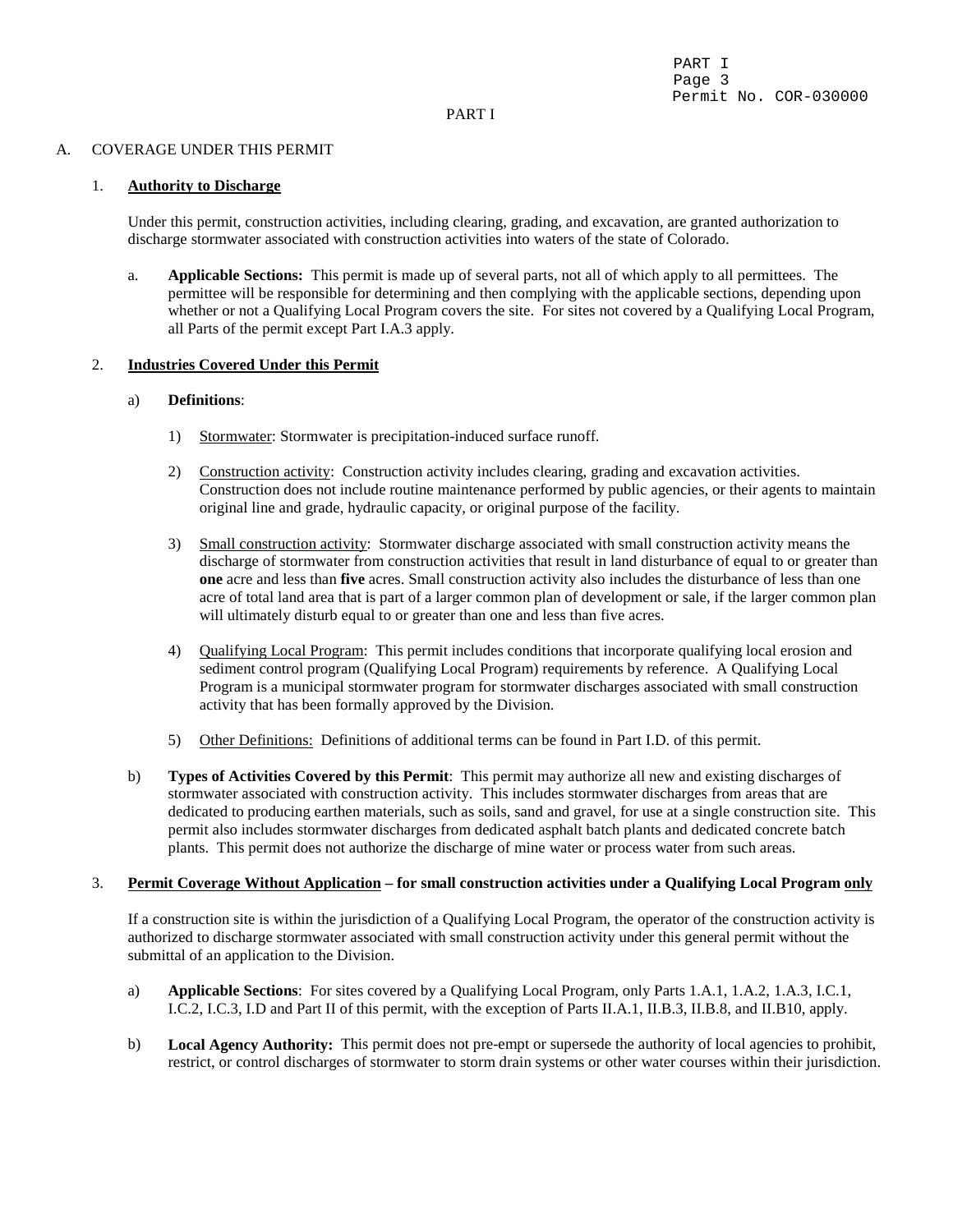#### A. COVERAGE UNDER THIS PERMIT (cont.)

- c) **Permit Coverage Termination:** When a site has been finally stabilized, coverage under this permit is automatically terminated.
- d) **Compliance with Qualifying Local Program:** A construction site operator that has authorization to discharge under this permit under Part I.A.3 shall comply with the requirements of the Qualifying Local Program with jurisdiction over the site.
- e) **Full Permit Applicability:** The Division may require any owner or operator within the jurisdiction of a Qualifying Local Program covered under this permit to apply for and obtain coverage under the full requirements of this permit. The owner or operator must be notified in writing that an application for full coverage is required. When a permit certification under this permit is issued to an owner or operator that would otherwise be covered under Part I.A.3 of this permit, the full requirements of this permit replace the requirements as per Part I.A.3 of this permit, upon the effective date of the permit certification. A site brought under the full requirements of this permit must still comply with local stormwater management requirements, policies or guidelines as required by Part I.C.1.h of this Permit.

### 4. **Application, Due Dates**

a) **Application Due Dates:** At least **ten days** prior to the commencement of construction activities, the operator of the construction activity shall submit an application form as provided by the Division, with a certification that the Stormwater Management Plan (SWMP) is complete.

One original completed discharge permit application shall be submitted, by mail or hand delivery, to:

Colorado Department of Public Health and Environment Water Quality Control Division WQCD-P-B2 4300 Cherry Creek Drive South Denver, Colorado 80246-1530

- b) **Summary of Application:** The application requires, at a minimum, the following:
	- 1) The operator's name, address, telephone number, tax payer identification number (or employer identification number), and the status as Federal, State, private, public or other entity;
	- 2) Name, county and location of the construction site, including the latitude and longitude to the nearest 15 seconds of the approximate center of the construction activity;
	- 3) A brief description of the nature of the construction activity;
	- 4) The anticipated starting date of the project and the anticipated schedule of completion
	- 5) Estimates of the total area of the site, the area of the site that is expected to be disturbed, and the total area of the larger common plan of development or sale to undergo disturbance;
	- 6) The name of the receiving water(s), or the municipal separate storm sewer system and the ultimate (i.e., named) receiving water(s);
	- 7) Certification that the SWMP for the construction site is complete (see Part I.B. below); and
	- 8) The signature of the applicant signed in accordance with Part I.E.1 of this permit.

# 5. **Permit Certification Procedures**

If the general permit is applicable to the applicant's operation, then a certification will be developed and the applicant will be authorized to discharge stormwater under this general permit.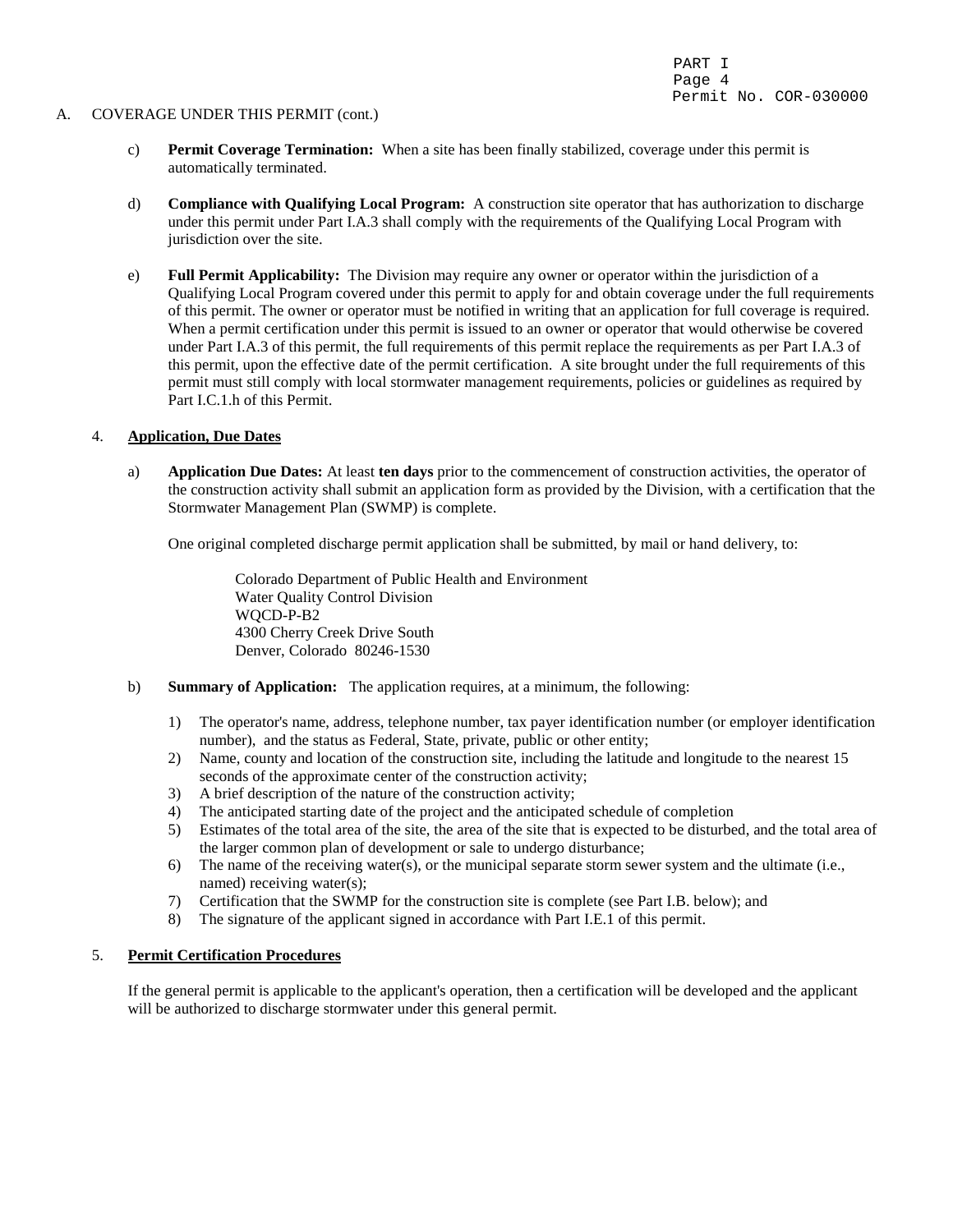#### A. COVERAGE UNDER THIS PERMIT (cont.)

- a) **Request for Additional Information**: The Division shall have up to **ten days** after receipt of the above information to request additional data and/or deny the authorization for any particular discharge. Upon receipt of additional information, the Division shall have an additional **ten days** to issue or deny authorization for the particular discharge. (Notification of denial shall be by letter, in cases where coverage under an alternate general permit or an individual permit is required, instead of coverage under this permit.)
- b) **Automatic Coverage**: If the applicant does not receive a request for additional information or a notification of denial from the Division dated within ten days of receipt of the application by the Division, authorization to discharge in accordance with the conditions of this permit shall be deemed granted.
- c) **Individual Permit Required**: If, after evaluation of the application (or additional information, such as the SWMP), it is found that this general permit is not applicable to the operation, then the application will be processed as one for an individual permit. The applicant will be notified of the Division's decision to deny certification under this general permit. For an individual permit, additional information may be requested, and 180 days will be required to process the application and issue the permit.
- d) **Temporary Coverage**: Notwithstanding Parts I.A.5.a-c, above, the Division reserves the right to **temporarily** cover stormwater discharge from construction activity under general permits, even though individual permit coverage may be more appropriate.

Certification of these activities under a general permit does not in any way infringe on the Division's right to revoke that coverage and issue an individual permit or amend an existing individual permit.

- e) **General vs. Individual Permit Coverage**: Any owner or operator authorized by this permit may request to be excluded from the coverage of this permit by applying for an individual CDPS permit. The owner or operator shall submit an individual application, with reasons supporting the request, to the Division at least 180 days prior to any discharge.
- f) **Local Agency Authority:** This permit does not pre-empt or supersede the authority of local agencies to prohibit, restrict, or control discharges of stormwater to storm drain systems or other water courses within their jurisdiction.

#### 6. **Inactivation Notice**

When a site has been finally stabilized in accordance with the SWMP, the operator of the facility must submit an **Inactivation Notice** that is signed in accordance with Part I.E.1. of this permit. The Inactivation Notice form is available from the Division and includes:

- a) Permit certification number;
- b) The permittee's name, address, telephone number;
- c) Name, location, and county for the construction site for which the application is being submitted.
- d) Certification that the site has been finally stabilized, and a description of the final stabilization method(s).

An inactivation form may not be required for small construction activities if application was made for coverage with a completion date less than 12 months from the start of construction activity. In such cases, permit certification may be authorized for a predetermined period from 3 to 12 months. The permit certification will include the automatic expiration date for permit coverage. If permit coverage beyond that date is needed (i.e., the site has not been finally stabilized), the permittee must submit an extension request form to the Division at least 10 days prior to the expiration date.

# 7. **Transfer of Permit**

When responsibility for stormwater discharges at a construction site changes from one individual to another, the permittee shall submit a completed Notice of Transfer and Acceptance of Terms of a Construction General Stormwater Discharge Permit Certification that is signed in accordance with Part I.E.1. of this permit. The Notice of Transfer form is available from the Division and includes: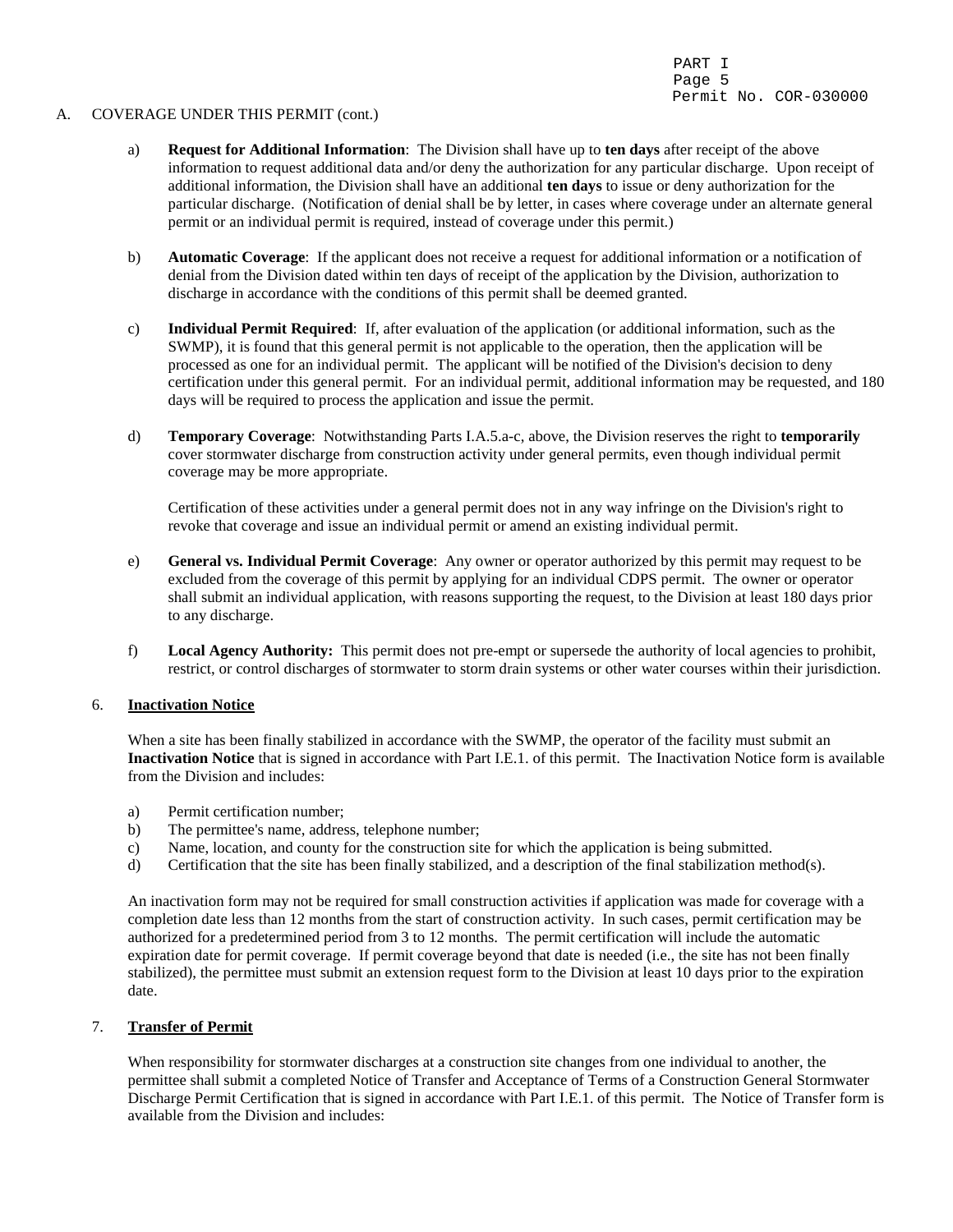#### A. COVERAGE UNDER THIS PERMIT (cont.)

- a) Permit certification number.
- b) Name, location, and county for the construction site for which the application is being submitted.
- c) The current permittee's name, address, telephone number and the status as Federal, State, private, public or other entity.
- d) The new permittee's name, address and telephone number and the status as Federal, State, private, public or other entity.
- e) Certification that the new permittee has reviewed the permit and SWMP and accepts responsibility, coverage and liability for the permit.
- f) Effective date of transfer.

 If the new responsible party will not complete the transfer form, the permit may be inactivated if the permittee has no legal responsibility, through ownership or contract, for the construction activities at the site. In this case, the new operator would be required to obtain permit coverage separately.

## 8. **Permit Expiration Date**

Authorization to discharge under this general permit shall expire on June 30, 2007. The Division must evaluate and reissue this general permit at least once every five years and must recertify the applicant's authority to discharge under the general permit at such time. Any permittee desiring continued coverage under the general permit must reapply by March 31, 2007. The Division will determine if the applicant may continue to operate under the terms of the general permit. An individual permit will be required for any facility not reauthorized to discharge under the reissued general permit.

#### 9. **Individual Permit Criteria**

Aside from the activity type, the Division may use other criteria in evaluating whether an individual permit is required instead of this general permit. This information may come from the application, SWMP, or additional information as requested by the Division, and includes, but is not limited to, the following:

- a) the quality of the receiving waters (i.e., the presence of downstream drinking water intakes or a high quality fishery, or for preservation of high quality water);
- b) the size of the construction site;
- c) evidence of noncompliance under a previous permit for the operation;
- d) the use of chemicals within the stormwater system.

In addition, an individual permit may be required when the Division has shown or has reason to suspect that the stormwater discharge may contribute to a violation of a water quality standard.

## B. CONTENTS OF THE STORMWATER MANAGEMENT PLAN

The SWMP shall be prepared in accordance with good engineering, hydrologic and pollution control practices. (The SWMP need not be prepared by a registered engineer.) The main objective of the plan shall be to identify Best Management Practices (BMPs) which when implemented will meet the terms and conditions of this permit (see Part I.C., below).

The plan shall identify potential sources of pollution (including sediment) which may reasonably be expected to affect the quality of stormwater discharges associated with construction activity from the facility. In addition, the plan shall describe and ensure the implementation of BMPs which will be used to reduce the pollutants in stormwater discharges associated with construction activity. **Construction operations must implement the provisions of the SWMP required under this part as a condition of this permit.**

The SWMP shall include the following items, at a minimum: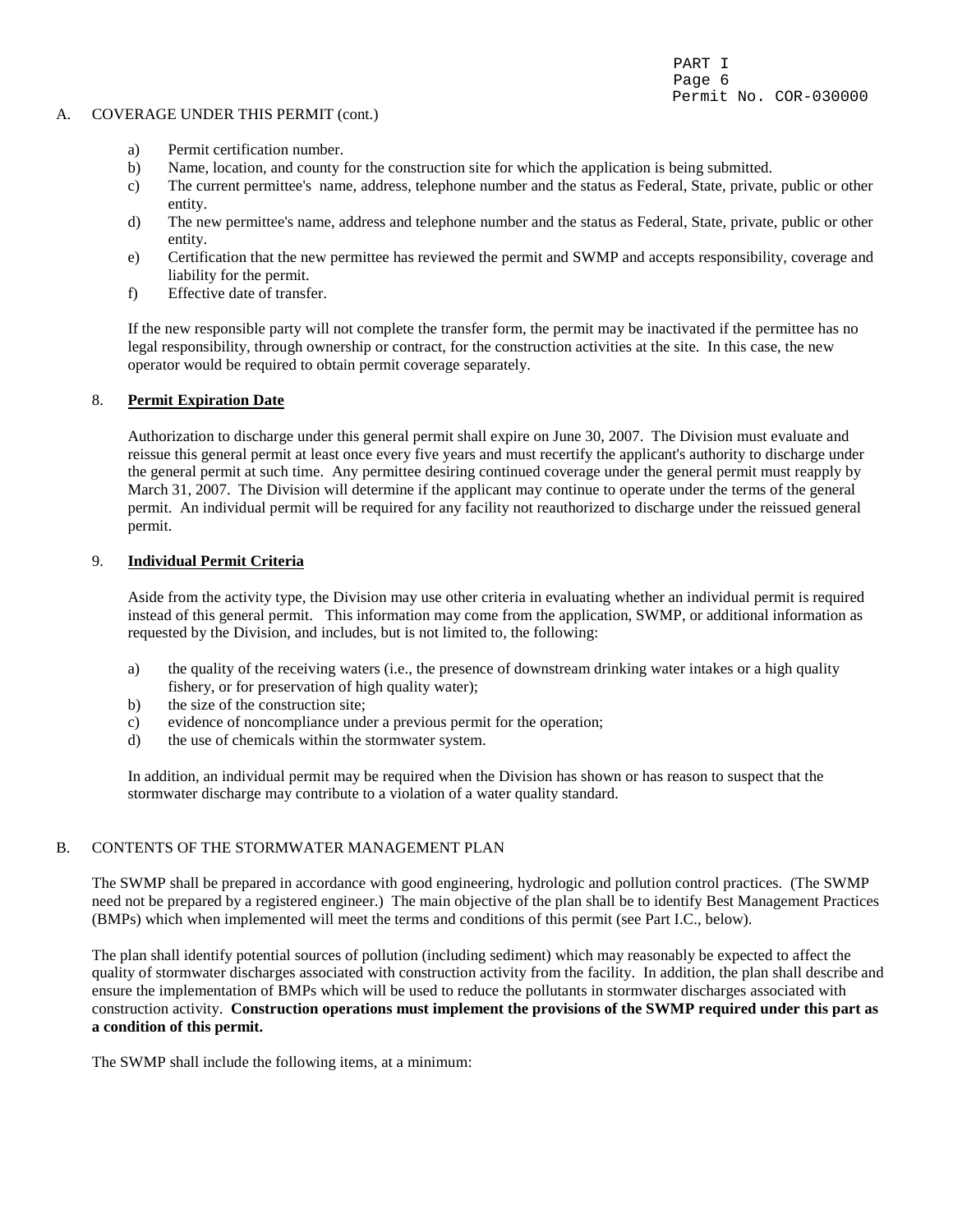## B. CONTENTS OF THE STORMWATER MANAGEMENT PLAN (cont.)

## PART I Page 7 Permit No. COR-030000

## 1. **Site Description**

Each plan shall provide a description of the following:

- a) A description of the construction activity.
- b) The proposed sequence for major activities.
- c) Estimates of the total area of the site, and the area of the site that is expected to undergo clearing, excavation or grading.
- d) An estimate of the runoff coefficient of the site before and after construction activities are completed and any existing data describing the soil, soil erosion potential or the quality of any discharge from the site.
- e) A description of the existing vegetation at the site and an estimate of the percent vegetative ground cover.
- f) The location and description of any other potential pollution sources, such as vehicle fueling, storage of fertilizers or chemicals, etc.
- g) The location and description of any anticipated non-stormwater components of the discharge, such as springs and landscape irrigation return flow.
- h) The name of the receiving water(s) and the size, type and location of any outfall or, if the discharge is to a municipal separate storm sewer, the name of that system, the location of the storm sewer discharge, and the ultimate receiving water(s).

## 2. **Site Map**

Each plan shall provide a generalized site map or maps which indicate:

- construction site boundaries
- all areas of soil disturbance
- areas of cut and fill
- areas used for storage of building materials, soils or wastes
- location of any dedicated asphalt or concrete batch plants
- location of major erosion control facilities or structures
- springs, streams, wetlands and other surface waters
- boundaries of 100-year flood plains, if determined.

#### 3. **BMPs for Stormwater Pollution Prevention**

The plan shall include a narrative description of appropriate controls and measures that will be implemented before and during construction activities at the facility.

The plan shall clearly describe the relationship between the phases of construction and the implementation and maintenance of controls and measures. For example, which controls will be implemented during each of the following stages of construction: clearing and grubbing necessary for perimeter controls, initiation of perimeter controls, remaining clearing and grubbing, road grading, storm drain installation, final grading, stabilization, and removal of control measures.

The description of controls shall address the following minimum components:

- a) Erosion and Sediment Controls.
	- 1) Structural Practices. A description of structural site management practices which will minimize erosion and sediment transport. Practices may include, but are not limited to: straw bales, silt fences, earth dikes, drainage swales, sediment traps, subsurface drains, pipe slope drains, inlet protection, outlet protection, gabions, and temporary or permanent sediment basins.
	- 2) Non-Structural Practices. A description of interim and permanent stabilization practices, including sitespecific scheduling of the implementation of the practices. Site plans should ensure that existing vegetation is preserved where possible and that disturbed areas are stabilized. Non-structural practices may include, but are not limited to: temporary seeding, permanent seeding, mulching, geotextiles, sod stabilization, vegetative buffer strips, protection of trees, and preservation of mature vegetation.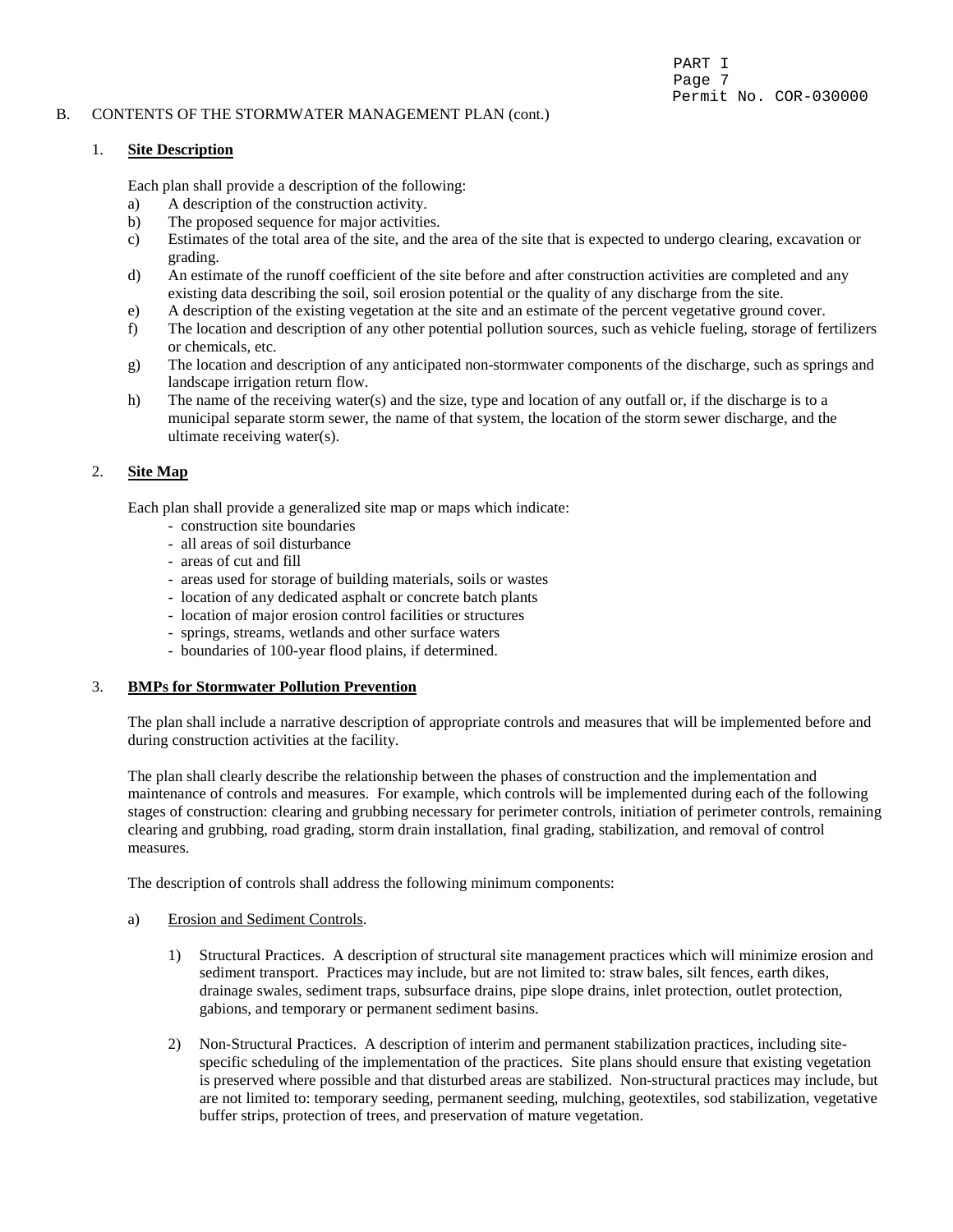#### B. CONTENTS OF THE STORMWATER MANAGEMENT PLAN (cont.)

#### b) Materials Handling and Spill Prevention.

The SWMP shall identify any procedures or significant materials (see definitions at Part I.D.) handled at the site that could contribute pollutants to runoff. These could include sources such as: exposed storage of building materials, fertilizers or chemicals; waste piles; and equipment maintenance or fueling procedures. Areas or procedures where potential spills can occur shall have spill prevention and response procedures identified.

Measures to control stormwater pollution from dedicated concrete batch plants or dedicated asphalt batch plants covered by this certification, must be identified in the SWMP.

#### 4. **Final Stabilization and Longterm Stormwater Management**

The plan shall include a description of the measures used to achieve final stabilization and measures to control pollutants in stormwater discharges that will occur **after** construction operations have been completed.

Final stabilization is reached when all soil disturbing activities at the site have been completed, and uniform vegetative cover has been established with a density of at least 70 percent of pre-disturbance levels, or equivalent permanent, physical erosion reduction methods have been employed.

For purposes of this permit, establishment of a vegetative cover capable of providing erosion control equivalent to preexisting conditions at the site can be considered final stabilization. The permittee will be responsible for providing to the Division the documentation to make this comparison. The Division may, after consultation with the permittee and upon good cause, amend the final stabilization criteria for specific operations.

#### 5. **Other Controls**

The plan shall include a description of other measures to control pollutants in stormwater discharges, including plans for waste disposal and limiting off-site soil tracking.

#### 6. **Inspection and Maintenance**

The plan shall include a description of procedures to inspect and maintain in good and effective operating condition the vegetation, erosion and sediment control measures and other protective measures identified in the SWMP.

## C. TERMS AND CONDITIONS

#### 1. **General Limitations**

The following limitations shall apply to all discharges covered by this permit:

- a) Stormwater discharges from construction activities shall not cause or threaten to cause pollution, contamination or degradation of State waters.
- b) Concrete wash water shall not be discharged to state waters or to storm sewer systems.
- c) Bulk storage structures for petroleum products and other chemicals shall have adequate protection so as to contain all spills and prevent any spilled material from entering State waters.
- d) No chemicals are to be added to the discharge unless permission for the use of a specific chemical is granted by the Division. In granting the use of such chemicals, special conditions and monitoring may be addressed by separate letter.
- e) The Division reserves the right to require sampling and testing, on a case-by-case basis, in the event that there is reason to suspect that compliance with the SWMP is a problem, or to measure the effectiveness of the BMPs in removing pollutants in the effluent. Such monitoring may include Whole Effluent Toxicity testing.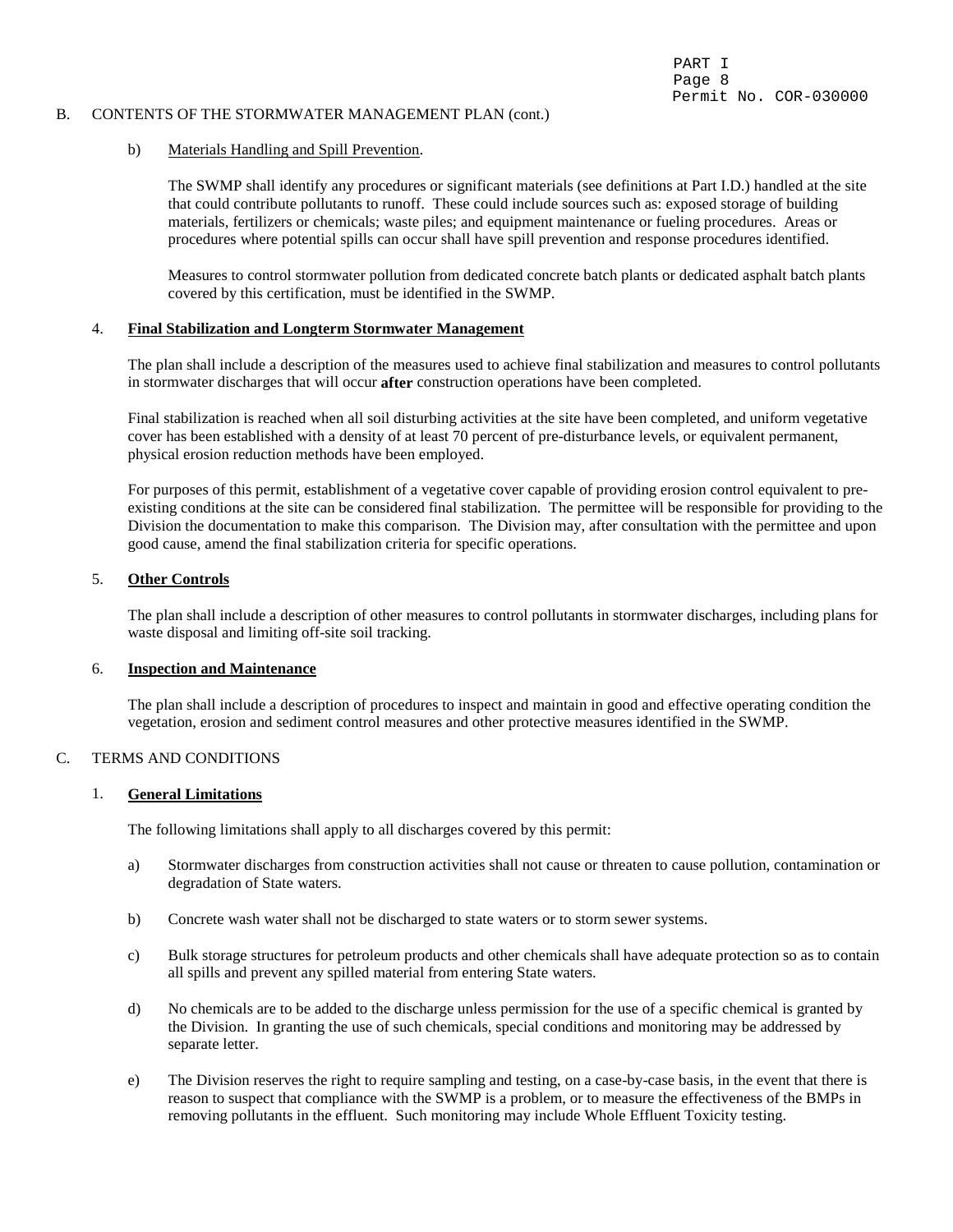#### C. TERMS AND CONDITIONS (cont.)

- f) All wastes composed of building materials must be removed from the site for disposal in licensed disposal facilities. No building material wastes or unused building materials shall be buried, dumped, or discharged at the site.
- g) Off-site vehicle tracking of sediments shall be minimized.
- h) All dischargers must comply with the lawful requirements of municipalities, counties, drainage districts and other local agencies regarding any discharges of stormwater to storm drain systems or other water courses under their jurisdiction, including applicable requirements in municipal stormwater management programs developed to comply with CDPS permits. Dischargers must comply with local stormwater management requirements, policies or guidelines including erosion and sediment control.

#### 2. **Prohibition of Non-Stormwater Discharges**

- a) Except as provided in paragraph b, below, **all discharges covered by this permit shall be composed entirely of stormwater**. Discharges of material other than stormwater must be addressed in a separate CDPS permit issued for that discharge.
- b) Discharges from the following sources that are combined with stormwater discharges associated with construction activity may be authorized by this permit, provided that the non-stormwater component of the discharge is identified in the SWMP (see Part I.B.1.g of this permit):

- fire fighting activities - landscape irrigation return flow - springs

#### 3. **Releases in Excess of Reportable Quantities**

This permit does not relieve the permittee of the reporting requirements of 40 CFR 110, 40 CFR 117 or 40 CFR 302. Any discharge of hazardous material must be handled in accordance with the Division's Notification Requirements (see Part II.A.3 of the permit).

#### 4. **Stormwater Management Plans**

Prior to commencement of construction, the stormwater management plan (SWMP) shall be implemented for the construction site covered by this permit.

- a) **Signatory Requirements**: The plan shall be signed in accordance with Part I.E.1., with one retained on site.
- b) **SWMP Review/Changes**: The permittee shall amend the plan whenever there is a significant change in design, construction, operation, or maintenance, which has a significant effect on the potential for the discharge of pollutants to the waters of the State, or if the SWMP proves to be ineffective in achieving the general objectives of controlling pollutants in stormwater discharges associated with construction activity.

#### 5. **Inspections**

- a) **Active Sites** For sites where construction has not been completed, the permittee shall make a thorough inspection of their stormwater management system at least every 14 days and after any precipitation or snowmelt event that causes surface erosion.
	- 1) The construction site perimeter, disturbed areas and areas used for material storage that are exposed to precipitation shall be inspected for evidence of, or the potential for, pollutants entering the drainage system. Erosion and sediment control measures identified in the SWMP shall be observed to ensure that they are operating correctly.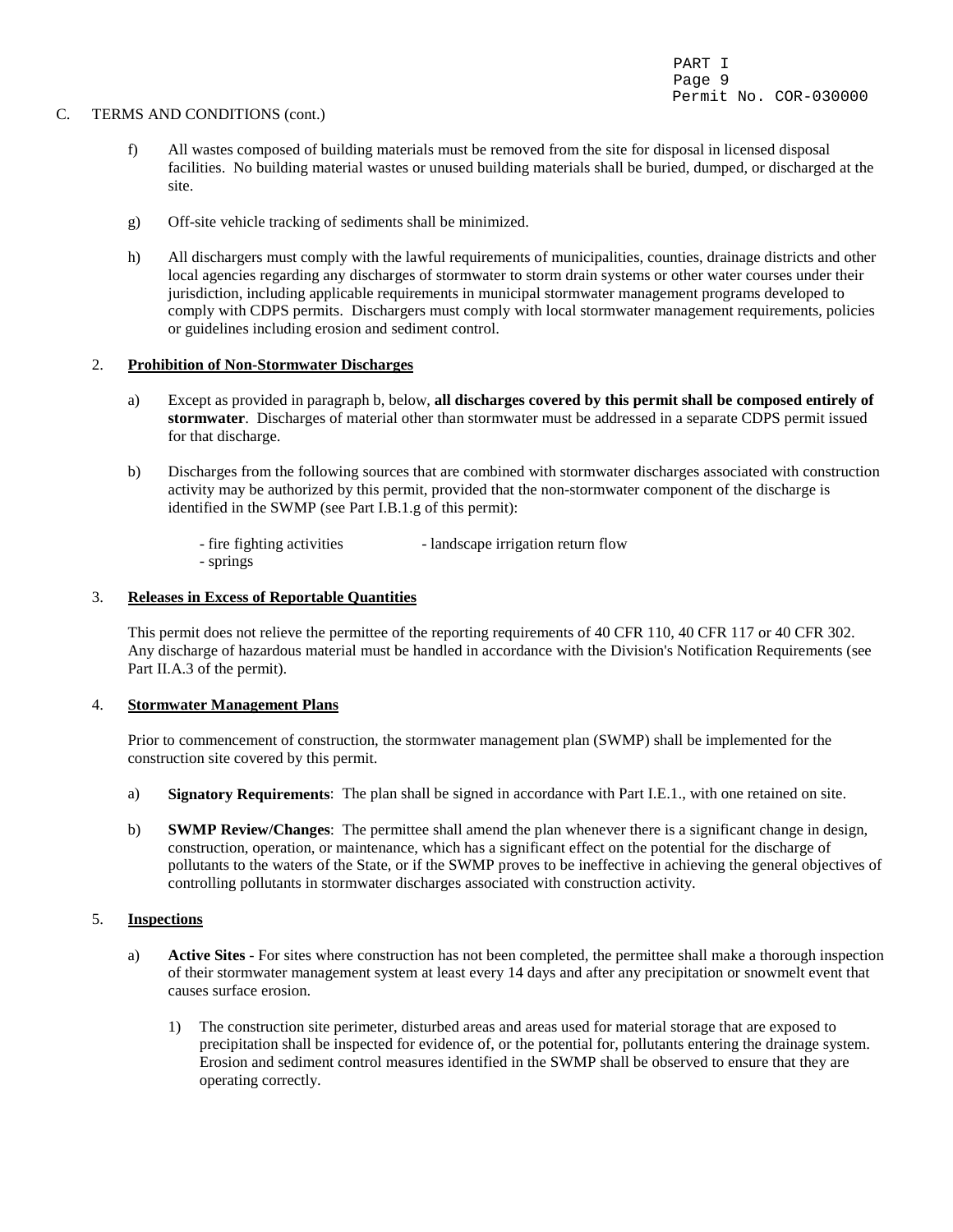#### C. TERMS AND CONDITIONS (cont.)

- 2) Based on the results of the inspection, the description of potential pollutant sources, and the pollution prevention and control measures that are identified in the SWMP shall be revised and modified as appropriate as soon as practicable after such inspection. Modifications to control measures shall be implemented in a timely manner, but in no case more than 7 calendar days after the inspection.
- 3) The operator shall keep a record of inspections. Any incidence of non-compliance, such as uncontrolled releases of mud or muddy water or measurable quantities of sediment found off the site, shall be recorded with a brief explanation as to the measures taken to prevent future violations, as well as any measure taken to clean up the sediment that has left the site. After adequate measures have been taken to correct any problems, or where a report does not identify any incidents of non-compliance, the report shall contain a signed certification indicating the site is in compliance. This record shall be made available to the Division upon request.
- b) **Completed Sites** For sites where all construction activities are completed but final stabilization has not been achieved due to a vegetative cover that has been planted but has not become established, the permittee shall make a thorough inspection of their stormwater management system at least once every month. When site conditions make this schedule impractical, permittees may petition the Division to grant an alternate inspection schedule. These inspections must be conducted in accordance with paragraphs 1), 2), and 3) of Part I.C.5.a. above.
- c) **Winter Conditions** Inspections, as described above in a) and b), will not be required at sites where snow cover exists over the entire site for an extended period, and melting conditions do not exist. This exemption is applicable *only* during the period where melting conditions do not exist. Regular inspections, as described above, are required at all other times.

## 6. **Reporting**

No regular reporting requirements are included in this permit; however, the Division reserves the right to request that a copy of the inspection reports be submitted.

#### 7. **SWMP Submittal Upon Request**

Upon request, the permittee shall submit a copy of the SWMP to the Division, EPA or any local agency in charge of approving sediment and erosion plans, grading plans or stormwater management plans.

All SWMPs required under this permit are considered reports that shall be available to the public under Section 308(b) of the CWA. The owner or operator of a facility with stormwater discharges covered by this permit shall make plans available to members of the public upon request, unless the SWMP has been submitted to the Division. However, the permittee may claim any portion of a SWMP as confidential in accordance with 40 CFR Part 2.

## D. ADDITIONAL DEFINITIONS

For the purposes of this permit:

- 1. **BAT and BCT**: (Best Available Technology and Best Conventional Technology) Technology based federal water quality requirements covered under 40 CFR subchapter N.
- 2. **Best management practices (BMPs)**: schedules of activities, prohibitions of practices, maintenance procedures, and other management practices to prevent or reduce the pollution of waters of the State. BMPs also include treatment requirements, operating procedures, and practices to control site runoff, spillage or leaks, waste disposal, or drainage from material storage.
- 3. **Dedicated asphalt plants and concrete plants**: portable asphalt plants and concrete plants that are located on or adjacent to a construction site and that provide materials only to that specific construction site.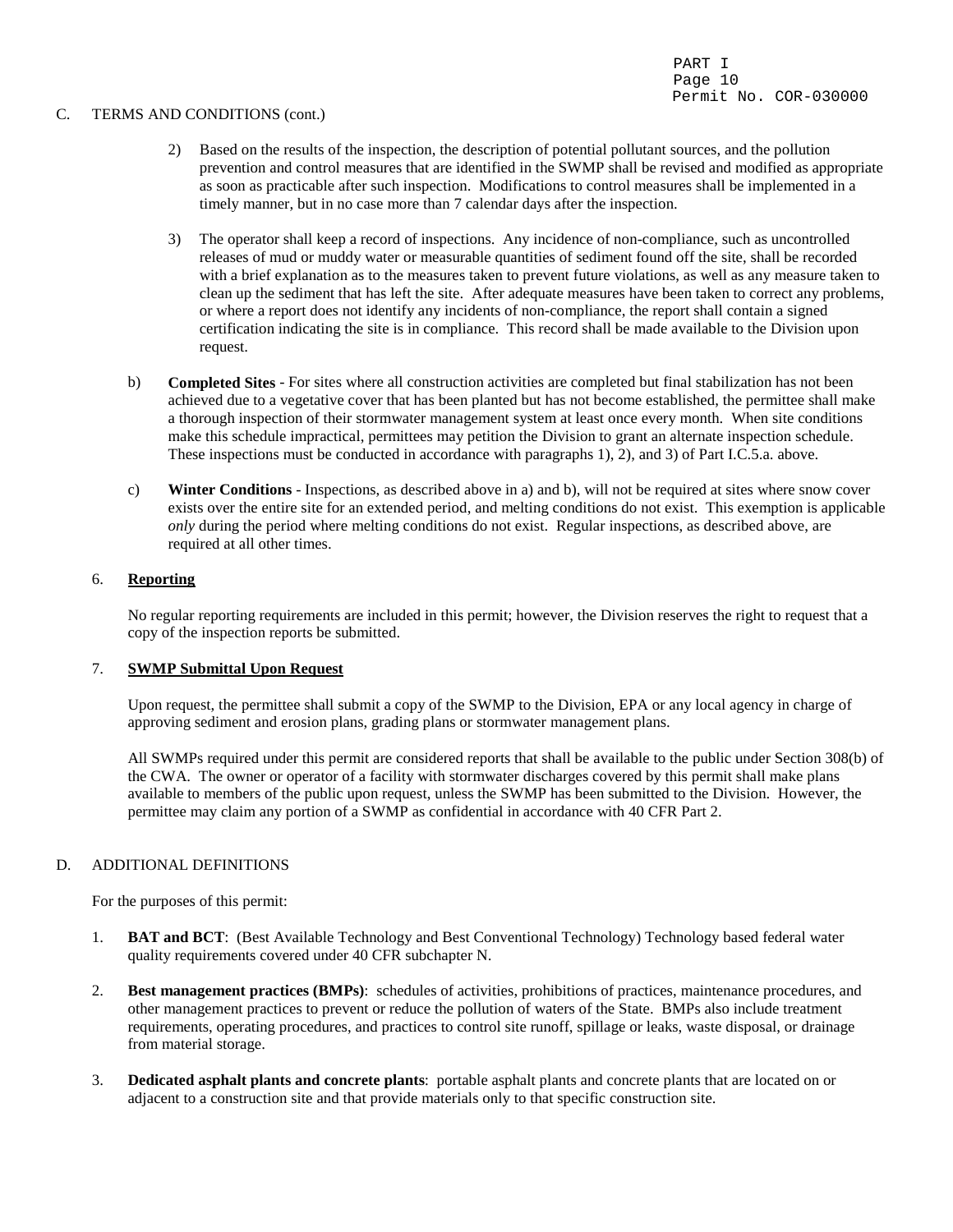#### D. ADDITIONAL DEFINITIONS (cont.)

- 4. **Final stabilization**: when all soil disturbing activities at the site have been completed, and uniform vegetative cover has been established with a density of at least 70 percent of pre-disturbance levels, or equivalent permanent, physical erosion reduction methods have been employed. For purposes of this permit, establishment of a vegetative cover capable of providing erosion control equivalent to pre-existing conditions at the site will be considered final stabilization.
- 5. **Municipal storm sewer system**: a conveyance or system of conveyances (including: roads with drainage systems, municipal streets, catch basins, curbs, gutters, ditches, man-made channels, or storm drains), owned or operated by a State, city, town, county, district, or other public body (created by state law), having jurisdiction over disposal of sewage, industrial waste, stormwater, or other wastes; designed or used for collecting or conveying stormwater.
- 6. **Operator**: the individual who has day-to-day supervision and control of activities occurring at the construction site. This can be the owner, the developer, the general contractor or the agent of one of these parties, in some circumstances. It is anticipated that at different phases of a construction project, different types of parties may satisfy the definition of 'operator' and that the permit may be transferred as the roles change.
- 7. **Outfall**: a point source at the point where stormwater leaves the construction site and discharges to a receiving water or a stormwater collection system.
- 8. **Part of a larger common plan of development or sale**: a contiguous area where multiple separate and distinct construction activities may be taking place at different times on different schedules under one plan.
- 9. **Point source**: any discernible, confined and discrete conveyance from which pollutants are or may be discharged. Point source discharges of stormwater result from structures which increase the imperviousness of the ground which acts to collect runoff, with runoff being conveyed along the resulting drainage or grading pattern.
- 10. **Process water**: any water which during manufacturing or processing, comes into contact with or results from the production of any raw material, intermediate product, finished product, by product or waste product. This definition includes mine drainage.
- 11. **Receiving Water**: any water of the State of Colorado into which stormwater related to construction activities discharges.
- 12. **Runoff coefficient**: the fraction of total rainfall that will appear as runoff.
- 13. **Significant Materials** include but are not limited to: raw materials; fuels; materials such as metallic products; hazardous substances designated under section 101(14) of CERCLA; any chemical the facility is required to report pursuant to section 313 of title III of SARA; fertilizers; pesticides; and waste products such as ashes, slag and sludge that have the potential to be released with stormwater discharge.
- 14. **Stormwater**: precipitation-induced surface runoff.
- 15. **Waters of the state of Colorado**: any and all surface waters that are contained in or flow in or through the state of Colorado. This definition includes all water courses, even if they are usually dry.

#### E. GENERAL REQUIREMENTS

#### 1. **Signatory Requirements**

- a) All reports required for submittal shall be signed and certified for accuracy by the permittee in accordance with the following criteria:
	- 1) In the case of corporations, by a principal executive officer of at least the level of vice-president or his or her duly authorized representative, if such representative is responsible for the overall operation of the facility from which the discharge described in the form originates;
	- 2) In the case of a partnership, by a general partner;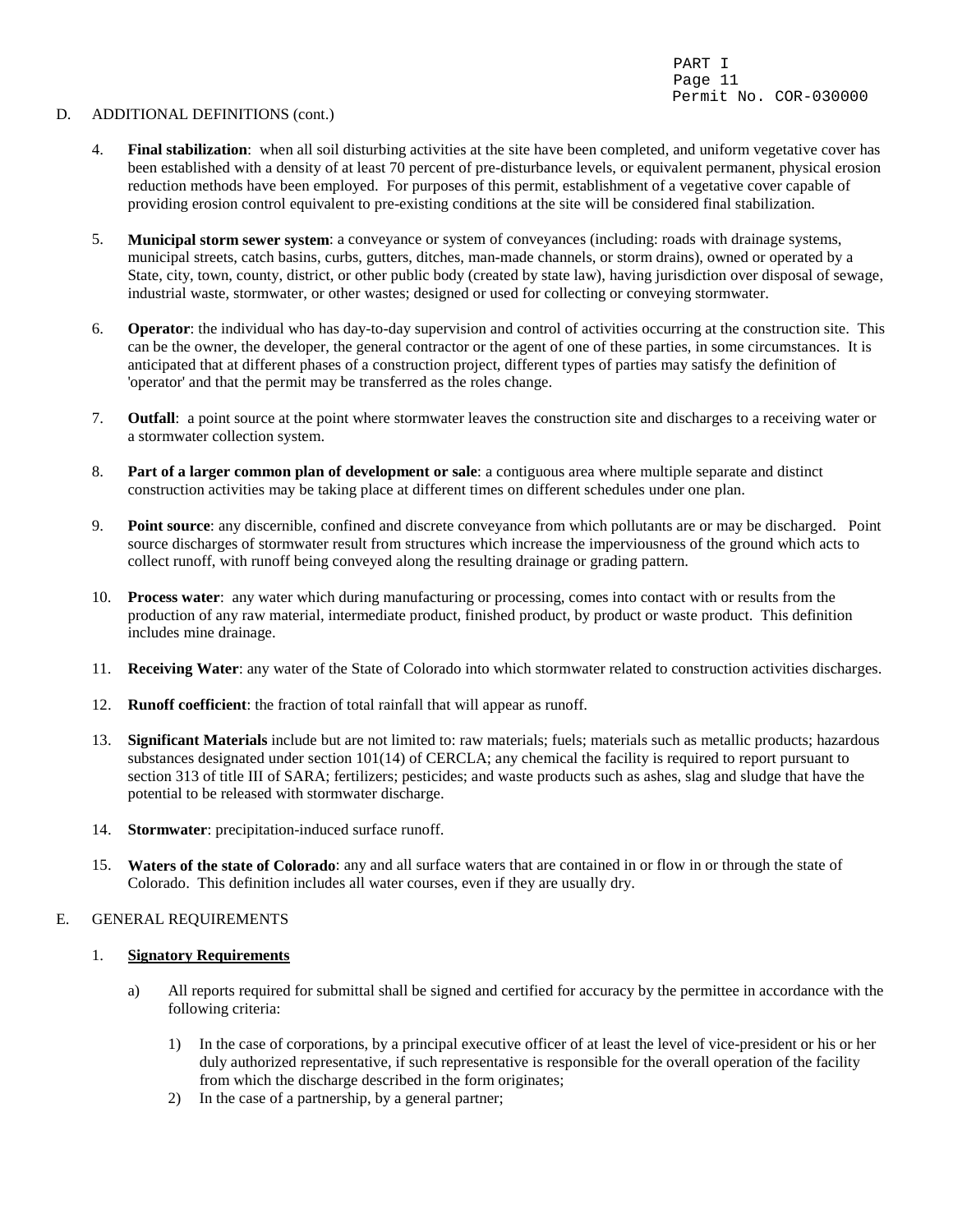#### E. GENERAL REQUIREMENTS (cont.)

- 3) In the case of a sole proprietorship, by the proprietor;
- 4) In the case of a municipal, state, or other public facility, by either a principal executive officer, ranking elected official, or other duly authorized employee.
- b) **Changes to authorization**. If an authorization under paragraph a) of this section is no longer accurate because a different individual or position has responsibility for the overall operation of the facility, a new authorization satisfying the requirements of paragraph a) of this section must be submitted to the Division, prior to or together with any reports, information, or applications to be signed by an authorized representative.
- c) **Certification**. Any person signing a document under paragraph a) of this section shall make the following certification:

"I certify under penalty of law that this document and all attachments were prepared under my direction or supervision in accordance with a system designed to assure that qualified personnel properly gather and evaluate the information submitted. Based on my inquiry of the person or persons who manage the system, or those persons directly responsible for gathering the information, the information submitted is, to the best of my knowledge and belief, true, accurate, and complete. I am aware that there are significant penalties for submitting false information, including the possibility of fine and imprisonment for knowing violations."

## 2. **Retention of Records**

- a) The permittee shall retain copies of the SWMP and all reports required by this permit and records of all data used to complete the application to be covered by this permit, for a period of at least three years from the date that the site is finally stabilized.
- b) The permittee shall retain a copy of the SWMP required by this permit at the construction site from the date of project initiation to the date of final stabilization, unless another location, specified by the permittee, is approved by the Division.

#### PART II

## A. MANAGEMENT REQUIREMENTS

#### 1. **Change in Discharge**

The permittee shall inform the Division (Permits Unit) in writing of any intent to significantly change activities from those indicated in the permit application (this does not include changes to the SWMP). Upon request, the permittee shall furnish the Division with such plans and specifications which the Division deems reasonably necessary to evaluate the effect on the discharge and receiving stream. The SWMP shall be updated within 30 days of the changes.

The permittee shall submit this notice to the Division within two weeks after making a determination to perform the type of activity referred to in the preceding paragraph.

Any discharge to the waters of the State from a point source other than specifically authorized by this permit is prohibited.

#### 2. **Special Notifications - Definitions**

- a) Spill: An unintentional release of solid or liquid material which may cause pollution of state waters.
- b) Upset: An exceptional incident in which there is unintentional and temporary noncompliance with permit effluent limitations because of factors beyond the reasonable control of the permittee. An upset does not include noncompliance to the extent caused by operational error, improperly designed treatment facilities, inadequate treatment facilities, lack of preventative maintenance, or careless or improper operation.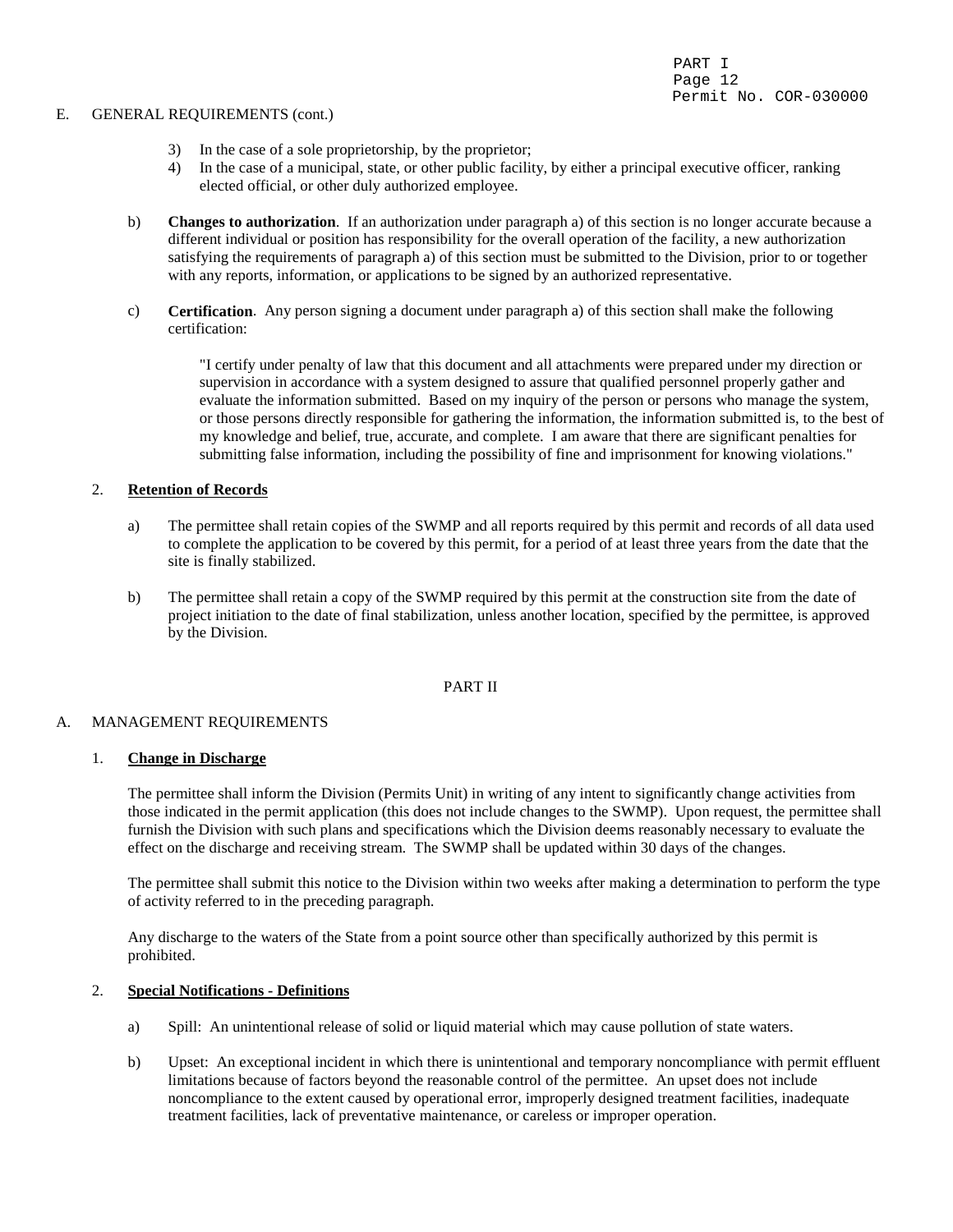### A. MANAGEMENT REQUIREMENTS (cont.)

## 3. **Noncompliance Notification**

- a) If, for any reason, the permittee does not comply with or will be unable to comply with any permit limitations, standards or permit requirements specified in this permit, the permittee shall, at a minimum, provide the Water Quality Control Division and EPA with the following information:
	- 1) A description of the discharge and cause of noncompliance;
	- 2) The period of noncompliance, including exact dates and times and/or the anticipated time when the discharge will return to compliance; and
	- 3) Steps being taken to reduce, eliminate, and prevent recurrence of the noncomplying discharge.
- b) The permittee shall report the following instances of noncompliance orally within twenty-four (24) hours from the time the permittee becomes aware of the noncompliance, and shall mail to the Division a written report within five (5) days after becoming aware of the noncompliance (unless otherwise specified by the Division):
	- 1) Any instance of noncompliance which may endanger health or the environment;
	- 2) Any spill or discharge of oil or other substance which may cause pollution of the waters of the state.
- c) The permittee shall report all other instances of non-compliance to the Division within 30 days. The reports shall contain the information listed in sub-paragraph (a) of this section.

#### 4. **Submission of Incorrect or Incomplete Information**

Where the permittee failed to submit any relevant facts in a permit application, or submitted incorrect information in a permit application or report to the Division, the permittee shall promptly submit the relevant application information which was not submitted or any additional information needed to correct any erroneous information previously submitted.

#### 5. **Bypass**

The bypass of treatment facilities is generally prohibited.

#### 6. **Upsets**

#### a) Effect of an Upset

An upset constitutes an affirmative defense to an action brought for noncompliance with permit limitations and requirements if the requirements of paragraph b of this section are met. (No determination made during administrative review of claims that noncompliance was caused by upset, and before an action for noncompliance, is final administrative action subject to judicial review.)

#### b) Conditions Necessary for a Demonstration of Upset

A permittee who wishes to establish the affirmative defense of upset shall demonstrate through properly signed contemporaneous operating logs, or other relevant evidence that:

- 1) An upset occurred and that the permittee can identify the specific cause(s) of the upset;
- 2) The permitted facility was at the time being properly operated;
- 3) The permittee submitted notice of the upset as required in Part II.A.3. of this permit (24-hour notice); and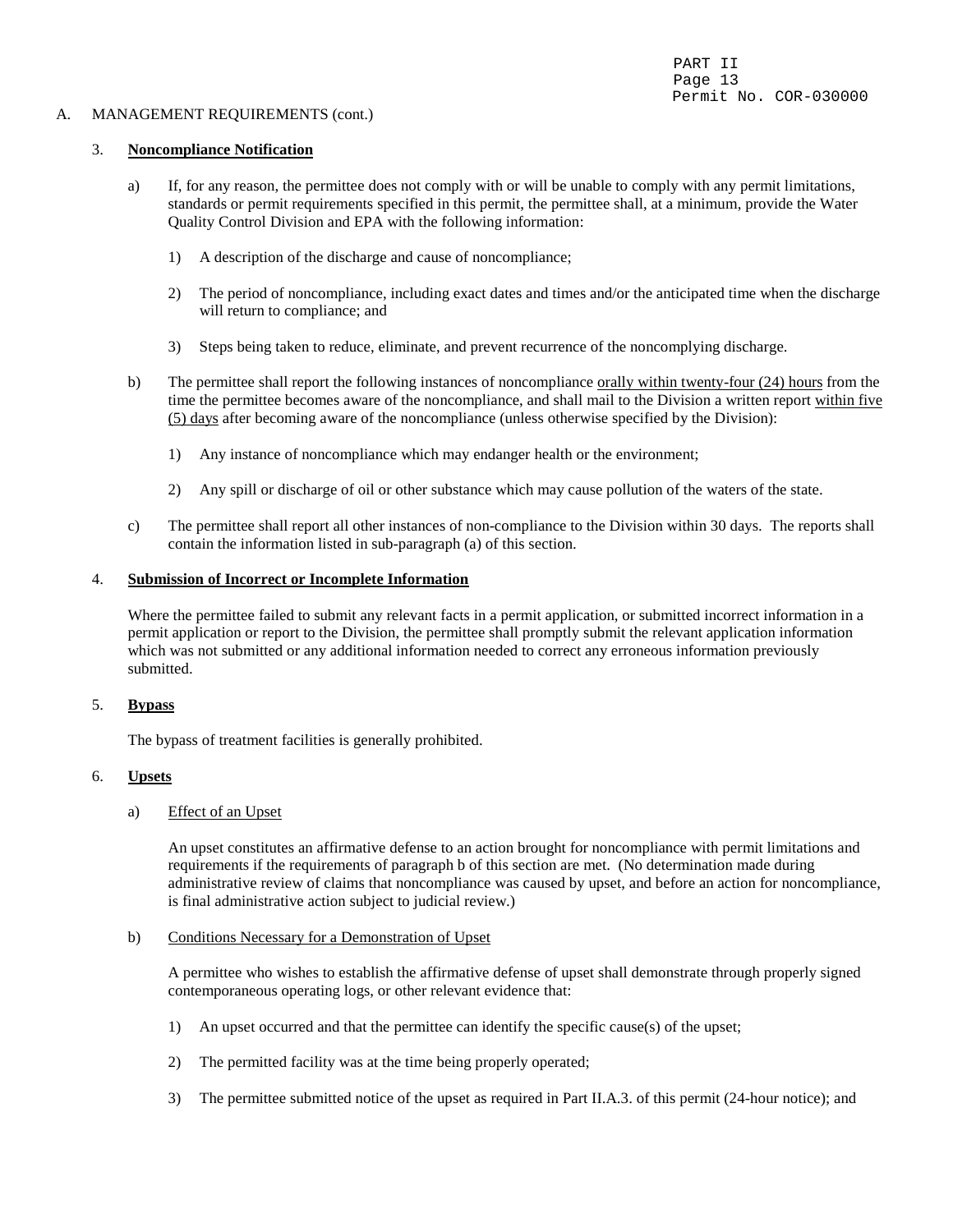#### A. MANAGEMENT REQUIREMENTS (cont.)

4) The permittee complied with any remedial measures required under Section 122.7(d) of the federal regulations.

## c) Burden of Proof

In any enforcement proceeding the permittee seeking to establish the occurrence of an upset has the burden of proof.

## 7. **Removed Substances**

Solids, sludges, or other pollutants removed in the course of treatment or control of wastewaters shall be properly disposed of in a manner such as to prevent any pollutant from such materials from entering waters of the State.

## 8. **Minimization of Adverse Impact**

The permittee shall take all reasonable steps to minimize any adverse impact to waters of the State resulting from noncompliance with any effluent limitations specified in this permit, including such accelerated or additional monitoring as necessary to determine the nature and impact of the noncomplying discharge.

### 9. **Reduction, Loss, or Failure of Treatment Facility**

The permittee has the duty to halt or reduce any activity if necessary to maintain compliance with the permit requirements. Upon reduction, loss, or failure of the treatment facility, the permittee shall, to the extent necessary to maintain compliance with its permit, control production, or all discharges, or both until the facility is restored or an alternative method of treatment is provided.

It shall not be a defense for a permittee in an enforcement action that it would be necessary to halt or reduce the permitted activity in order to maintain compliance with the conditions of this permit.

#### 10. **Proper Operation and Maintenance**

 The permittee shall at all times properly operate and maintain all facilities and systems of treatment and control (and related appurtenances) which are installed or used by the permittee to achieve compliance with the conditions of this permit. Proper operation and maintenance includes effective performance, adequate funding, adequate operator staffing and training, and adequate laboratory and process controls, including appropriate quality assurance procedures. This provision requires the operation of back-up or auxiliary facilities or similar systems only when necessary to achieve compliance with the conditions of the permit.

## B. RESPONSIBILITIES

## 1. **Inspections and Right to Entry**

The permittee shall allow the Director of the State Water Quality Control Division, the EPA Regional Administrator, and/or their authorized representative, upon the presentation of credentials:

- a) To enter upon the permittee's premises where a regulated facility or activity is located or in which any records are required to be kept under the terms and conditions of this permit;
- b) At reasonable times to have access to and copy any records required to be kept under the terms and conditions of this permit and to inspect any monitoring equipment or monitoring method required in the permit; and
- c) To enter upon the permittee's premises to investigate, within reason, any actual, suspected, or potential source of water pollution, or any violation of the Colorado Water Quality Control Act. The investigation may include, but is not limited to, the following: sampling of any discharge and/or process waters, the taking of photographs, interviewing permittee staff on alleged violations, and access to any and all facilities or areas within the permittee's premises that may have any effect on the discharge, permit, or alleged violation.
- B. RESPONSIBILITIES (cont.)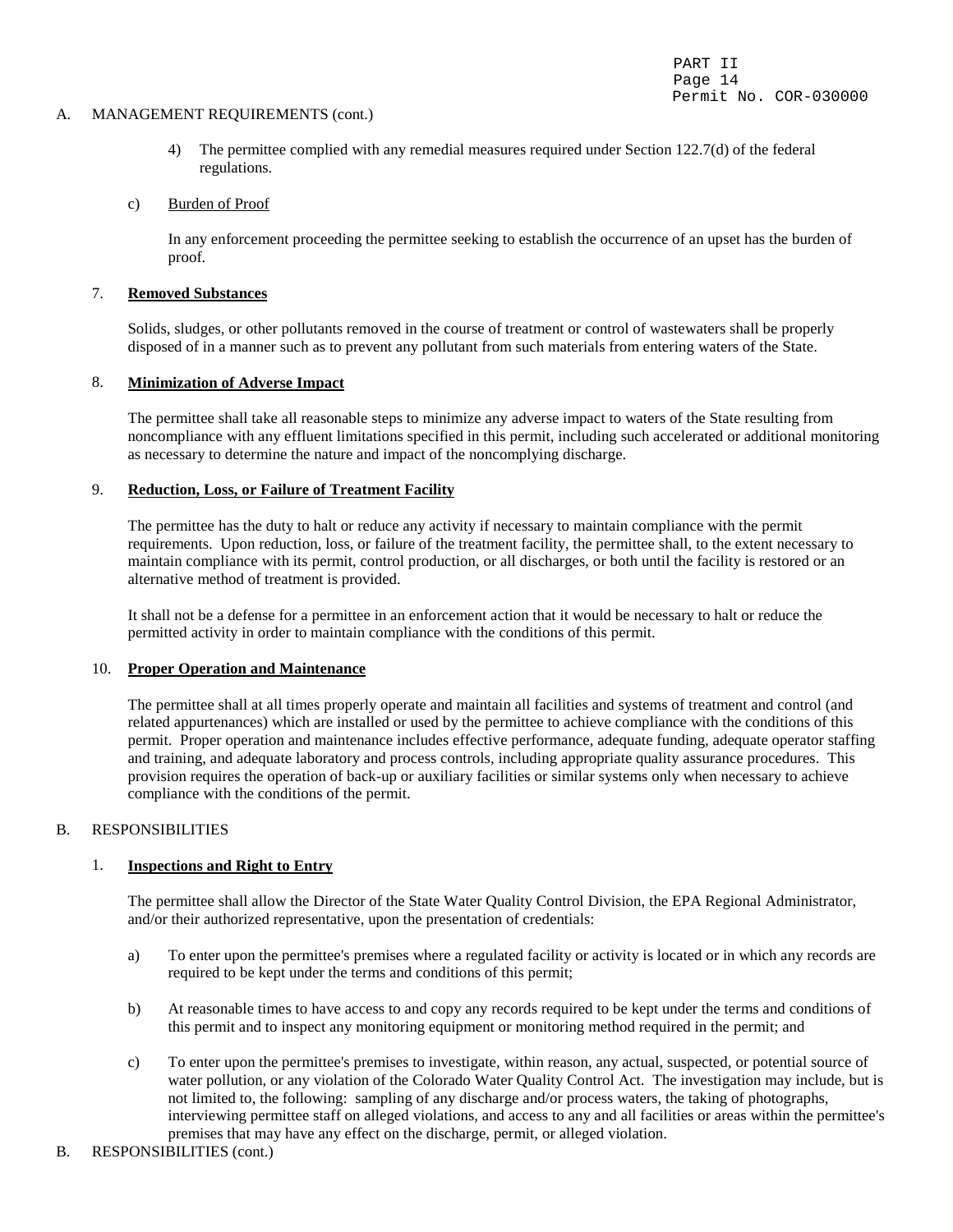## 2. **Duty to Provide Information**

The permittee shall furnish to the Division, within a reasonable time, any information which the Division may request to determine whether cause exists for modifying, revoking and reissuing, or inactivating coverage under this permit, or to determine compliance with this permit. The permittee shall also furnish to the Division, upon request, copies of records required to be kept by this permit.

## 3. **Transfer of Ownership or Control**

Certification under this permit may be transferred to a new permittee if:

- a) The current permittee notifies the Division in writing when the transfer is desired; and
- b) The notice includes a written agreement between the existing and new permittees containing a specific date for transfer of permit responsibility, coverage and liability between them; and
- c) The current permittee has met all fee requirements of the State Discharge Permit System Regulations, Section 61.15.

## 4. **Modification, Suspension, or Revocation of Permit By Division**

All permit modification, inactivation or revocation and reissuance actions shall be subject to the requirements of the State Discharge Permit System Regulations, Sections 61.5(2), 61.5(3), 61.7 and 61.15, 5 C.C.R. 1002-61, except for minor modifications.

- a) This permit, and certification under this permit, may be modified, suspended, or revoked in whole or in part during its term for reasons determined by the Division including, but not limited to, the following:
	- 1) Violation of any terms or conditions of the permit;
	- 2) Obtaining a permit by misrepresentation or failing to disclose any fact which is material to the granting or denial of a permit or to the establishment of terms or conditions of the permit;
	- 3) Materially false or inaccurate statements or information in the application for the permit;
	- 4) Promulgation of toxic effluent standards or prohibitions (including any schedule of compliance specified in such effluent standard or prohibition) which are established under Section 307 of the Clean Water Act, where such a toxic pollutant is present in the discharge and such standard or prohibition is more stringent than any limitation for such pollutant in this permit.
- b) This permit, or certification under this permit, may be modified in whole or in part due to a change in any condition that requires either a temporary or permanent reduction or elimination of the permitted discharge, such as:
	- 1) Promulgation of Water Quality Standards applicable to waters affected by the permitted discharge; or
	- 2) Effluent limitations or other requirements applicable pursuant to the State Act or federal requirements; or
	- 3) Control regulations promulgated; or
	- 4) Data submitted pursuant to Part I.B or Part I.C.1 indicates a potential for violation of adopted Water Quality Standards or stream classifications.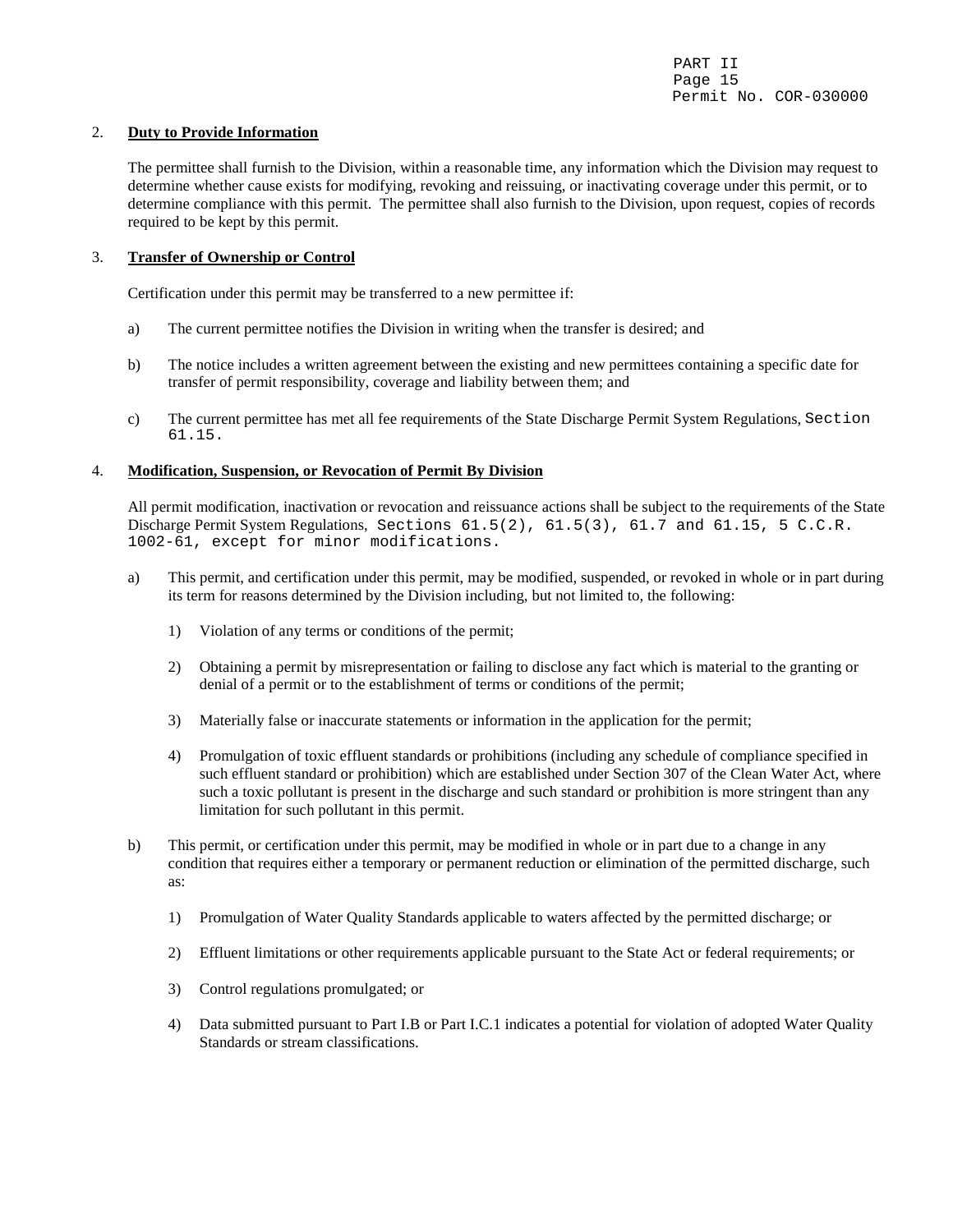#### B. RESPONSIBILITIES (cont.)

- c) This permit, or certification under this permit, may be modified in whole or in part to include new effluent limitations and other appropriate conditions where data submitted pursuant to Part I indicates that such effluent limitations and conditions are necessary to ensure compliance with applicable water quality standards and protection of classified uses.
- d) At the request of the permittee, the Division may modify or inactivate certification under this permit if the following conditions are met:
	- 1) In the case of inactivation, the permittee notifies the Division of its intent to inactivate the certification, and certifies that the site has been finally stabilized;
	- 2) In the case of inactivation, the permittee has ceased any and all discharges to state waters and demonstrates to the Division there is no probability of further uncontrolled discharge(s) which may affect waters of the State.
	- 3) The Division finds that the permittee has shown reasonable grounds consistent with the Federal and State statutes and regulations for such modification, amendment or inactivation;
	- 4) Fee requirements of Section 61.15 of State Discharge Permit System Regulations have been met; and
	- 5) Requirements of public notice have been met.

 For small construction sites covered by a Qualifying Local Program, coverage under this permit is automatically terminated when a site has been finally stabilized.

## 5. **Permit Violations**

Failure to comply with any terms and/or conditions of this permit shall be a violation of this permit.

Dischargers of stormwater associated with industrial activity, as defined in the EPA Stormwater Regulation (40 CFR 122.26(b)(14), which do not obtain coverage under this or other Colorado general permits, or under an individual CDPS permit regulating industrial stormwater, will be in violation of the federal Clean Water Act and the Colorado Water Quality Control Act, 25-8-101. Failure to comply with CDPS permit requirements will also constitute a violation. Civil penalties for such violations may be up to \$10,000 per day, and criminal pollution of state waters is punishable by fines of up to \$25,000 per day.

#### 6. **Legal Responsibilities**

The issuance of this permit does not convey any property or water rights in either real or personal property, or stream flows, or any exclusive privileges, nor does it authorize any injury to private property or any invasion of personal rights, nor any infringement of Federal, State or local laws or regulations.

Nothing in this permit shall be construed to preclude the institution of any legal action or relieve the permittee from any responsibilities, liabilities, or penalties to which the permittee is or may be subject to under Section 311 (Oil and Hazardous Substance Liability) of the Clean Water Act.

## 7. **Severability**

The provisions of this permit are severable. If any provisions of this permit, or the application of any provision of this permit to any circumstance, is held invalid, the application of such provision to other circumstances and the application of the remainder of this permit shall not be affected.